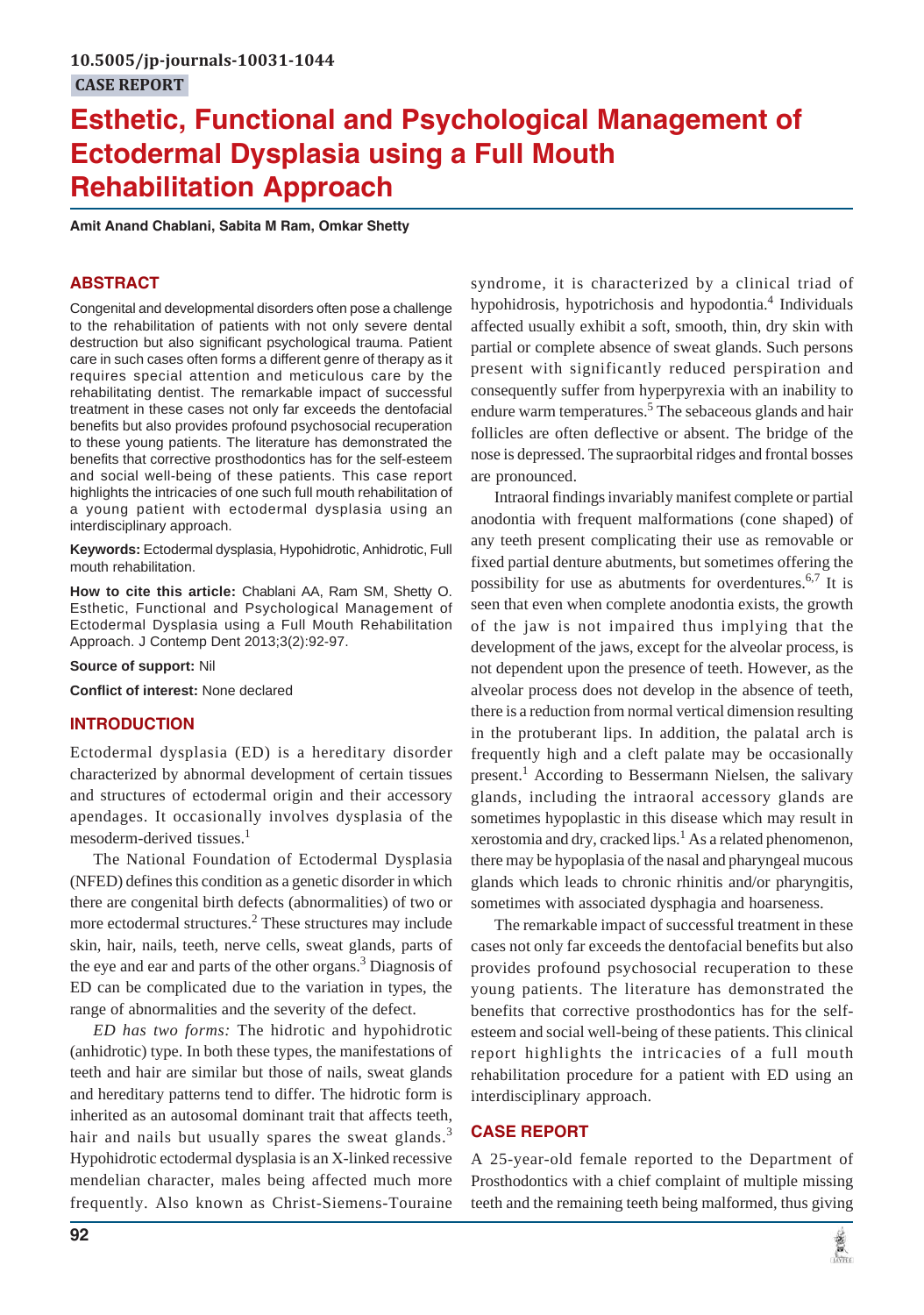an unpleasant appearance and a lack of chewing efficiency. A detailed medical and social history was obtained followed by an extraoral and intraoral examination.

Extraorally, the patient presented with features, like prominent forehead (frontal bossing) and supraorbital ridges, receding hairline, scanty eyebrows, a depressed nasal bridge and protuberant lips (Fig. 1). The patient had a slightly concave profile due to overclosure of the jaws and a reduced vertical dimension of occlusion (Fig. 1). The symptoms given by the patient included xerostomia and cracking of lips, reduced perspiration and an inability to endure warm temperatures. A thorough clinical and



radiographic examination revealed a case of mixed dentition with partial anodontia (oligodontia) with the conical-shaped maxillary anterior teeth (Figs 2 and 3). The 'freeway' space available was 7 mm bilaterally at the premolar region with a collapsed vertical dimension of occlusion causing the lower anterior teeth to impinge onto the rugae area of the palate leading to a traumatic bite.<sup>8</sup>

The lack of adequate number of abutment teeth, underdeveloped alveolar ridges, inadequate bone height and width and the patient's hesitancy toward intense hard tissue reconstructive procedures made rehabilitation of the maxillary arch using any tooth or implant supported fixed prostheses a difficult option to consider. The mandibular arch, however, had an adequate number of healthy abutment teeth to allow for tooth-supported fixed prostheses. The proposed treatment plan thus comprised of a full mouth rehabilitation procedure restoring the lost vertical dimension using a combination of removable and fixed prostheses.

However, due to the patient's strong desire for fixed replacements as a final treatment solution, it was decided that the maxillary arch would receive full coverage single piece long span splinted ceramometal restorations, whereas a 6 unit ceramometal bridge anteriorly with individual full coverage ceramometal crowns posteriorly would be **Fig. 1:** Preoperative extraoral frontal and lateral views fabricated for the mandibular arch. As per the concept of a



**Fig. 2:** Preoperative intraoral views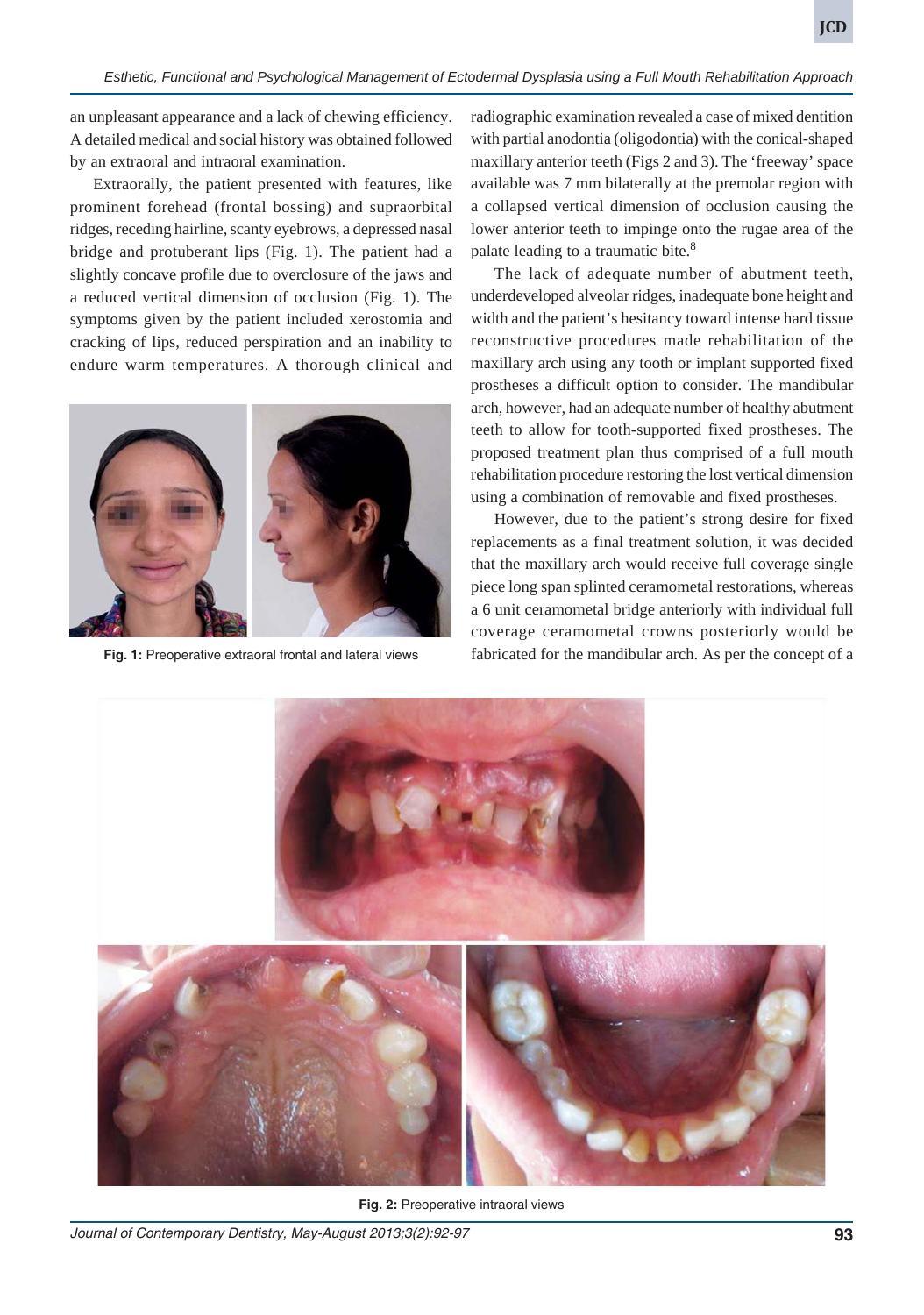shortened dental arch, it was planned that the maxillary arch would be restricted to the second premolars in order to minimize undue stresses to the abutment teeth.<sup>9</sup> The final treatment plan offered to the patient comprised of restoration of the lost vertical dimension of occlusion with full coverage ceramometal restorations for both the arches.

After a thorough oral prophylactic treatment, maxillary and mandibular full arch impressions were made using alginate, an irreversible hydrocolloid impression material [Tropicalgin, Zhermack, Badia Polesine (RO), Italy]. The maxillary diagnostic cast was mounted on a semiadjustable articulator [Hanau H2 series, Whip-mix Corporation, Fort Collins (CO), USA] using a fascia face-bow provided with the articulator (Fig. 4).<sup>10</sup> The patient was deprogrammed with a tightly rolled cotton placed between the incisors for a span of 5 minutes. $11,12$  An interocclusal record, used to mount the mandibular diagnostic cast, was made with a freeflowing recording material [Aluwax, Aluwax Dental Products Ltd, Allendale (MI), USA] at the centric relation (CR) position at a restored vertical dimension.

The articulator was programmed using a mean of the protrusive records obtained from the patient and the lateral



**Fig. 3:** Radiographic examination—OPG

condylar guidance values calculated using the Hanau's formula  $(L = H/8 + 12).^{13}$  The incisal table was kept 5º steeper than the horizontal condylar guidance values to facilitate posterior disclusion on protrusion. An occlusal plane was developed using a customized Broadrick's occlusal plane analyser (BOPA) (Fig. 5).<sup>14</sup> Diagnostic waxup incorporated a mutually protected occlusion with a unilateral balance in lateral excursions as the canines were malformed.15-17

Taking the preoperative OPG, IOPAs and the diagnostic wax-up into consideration, preprosthetic procedures were planned and executed. The over-retained deciduous mandibular central incisors along with a badly broken down maxillary anterior tooth were extracted due to inadequate bone support. Severely maligned teeth underwent root canal treatment and received a prefabricated post [ParaPost X, Coltene Whaledent AG, Cuyahoga falls (OH), USA] and core build-up [LuxaCore Z Dual, DMG Chemisch Pharmazeutische Fabrik GmbH, Hamburg, Germany] for reinforcement. A clear acrylic autopolymerizing resin stent was fabricated as a guide to mark the extent of crown lengthening procedure required. The crown lengthening procedure was performed by the Department of Periodontics and a healing period of 2 weeks was thereby prescribed.

Vacuform trays fabricated on the duplicated stone models of the wax-up of both the arches were used as indices for the temporization. Intraoral tooth preparations and simultaneous temporizations were carried out using the direct method of temporization with an autopolymerizing composite resin [Luxatemp Star, DMG, Chemisch Pharmazeutische Fabrik GmbH, Hamburg, Germany] (Fig. 6). The temporary restorations were finished, polished and cemented with a noneugenol-based temporary cement [TempoSIL, Coltene Whaledent AG, Cuyahoga falls (OH), USA] (Fig. 7). Minor occlusal adjustments, if any, were done intraorally and a mutually protected occlusion with unilateral



**Fig. 4:** Orientation relation record



**Fig. 5:** Broadrick's occlusal plane analyzer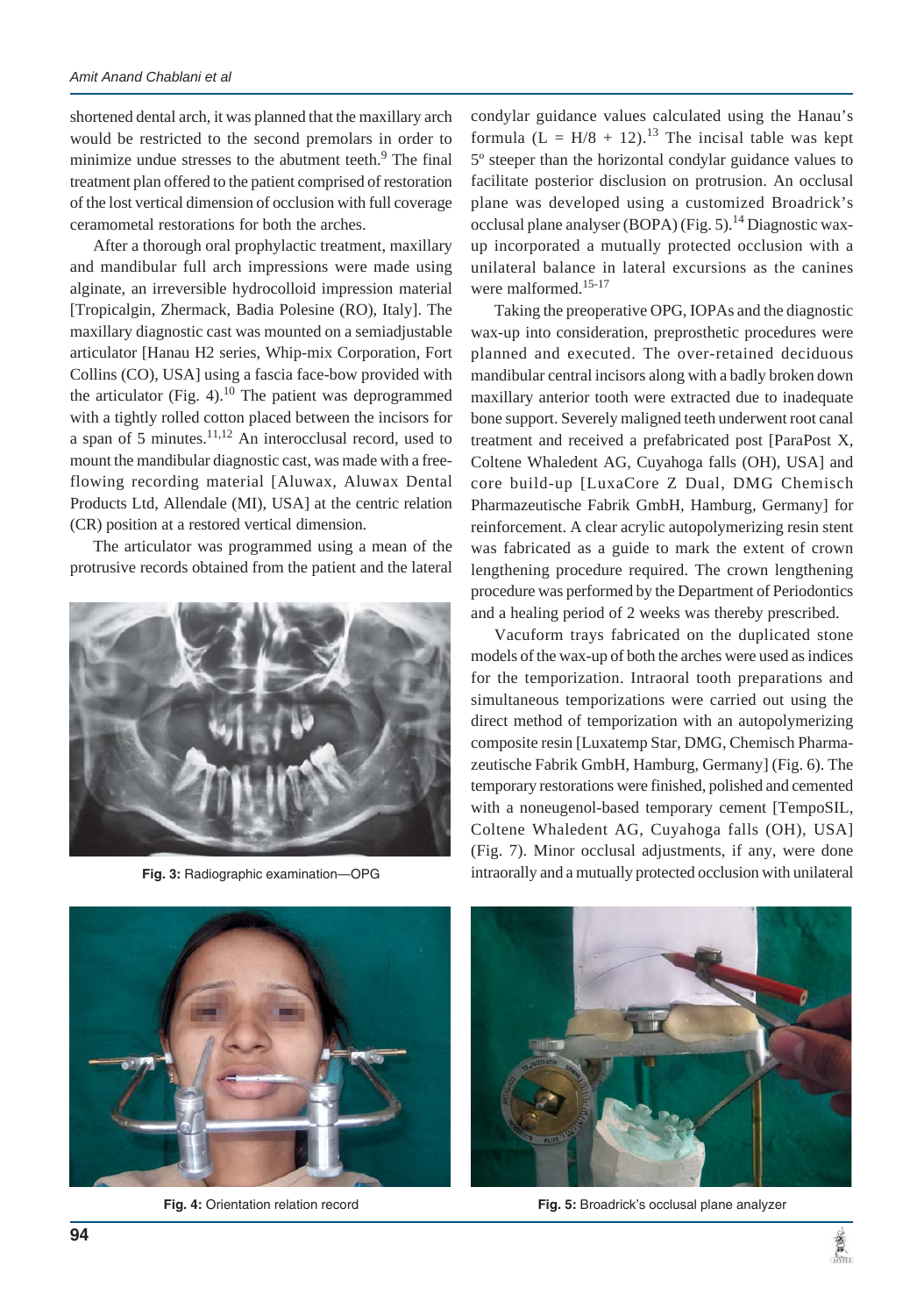*Esthetic, Functional and Psychological Management of Ectodermal Dysplasia using a Full Mouth Rehabilitation Approach*



**Fig. 6:** Abutment teeth preparations

balance was established. These restorations were maintained for an evaluation period of 6 weeks during which no signs of gingival inflammation or any other discomfort related to the temporomandibular joint (TMJ), muscles or teeth were evident.

The procedure of final impression making was undertaken in the fifth week. Knitted retraction cords [000, Ultrapak, Ultradent Products Inc, South Jordan (UT), USA] were used for gingival retraction. Final impressions were made with a double-mix double-step impression technique using additional silicone polyvinyl siloxane impression materials [Aquasil, Dentsply Caulk, Milford (DE), USA] comprising of soft putty and light viscosity wash impression material.<sup>18</sup> An anterior jig using impression compound was fabricated and an interocclusal record was obtained using a bite registration material [Jet Bite, Coltene Whaledent AG, cuyahoga falls (OH), USA] to mount the final casts on the articulator.

The articulator was reprogrammed with the patient's protrusive records at the restored vertical dimension of occlusion. The incisal guidance established in the patient's mouth based on the esthetics and phonetics was transferred

to the articulator with the help of temporary restorations. Metal copings for the full coverage ceramometal restorations were fabricated and evaluated intraorally for the marginal fit, followed by a bisque trial to evaluate the contour and shade of the final restorations.

The final restorations were evaluated for the desired static and excursive occlusal relationships on the programmed articulator. The restorations were cemented with a noneugenol temporary luting cement [TempoSIL, Coltene Whaledent AG, Cuyahoga falls (OH), USA] (Fig. 8). The occlusion planned for the patient during the wax-up and the temporization stages was effectively seen to be replicated in the final restorations. These restorations were permanently cemented with resinmodified glass ionomer luting cement [Fuji CEM, GC Corporation, Tokyo, Japan] (Fig. 9) within a span of 2 weeks once the patient was accustomed with no negative signs or symptoms. A regular follow-up was maintained.

## **DISCUSSION**



The prosthodontic management of ED requires a thorough knowledge of the condition to handle the special problems



**Fig. 7:** Temporization **Fig. 8:** Final restorations in maximal intercuspal position

*Journal of Contemporary Dentistry, May-August 2013;3(2):92-97* **95**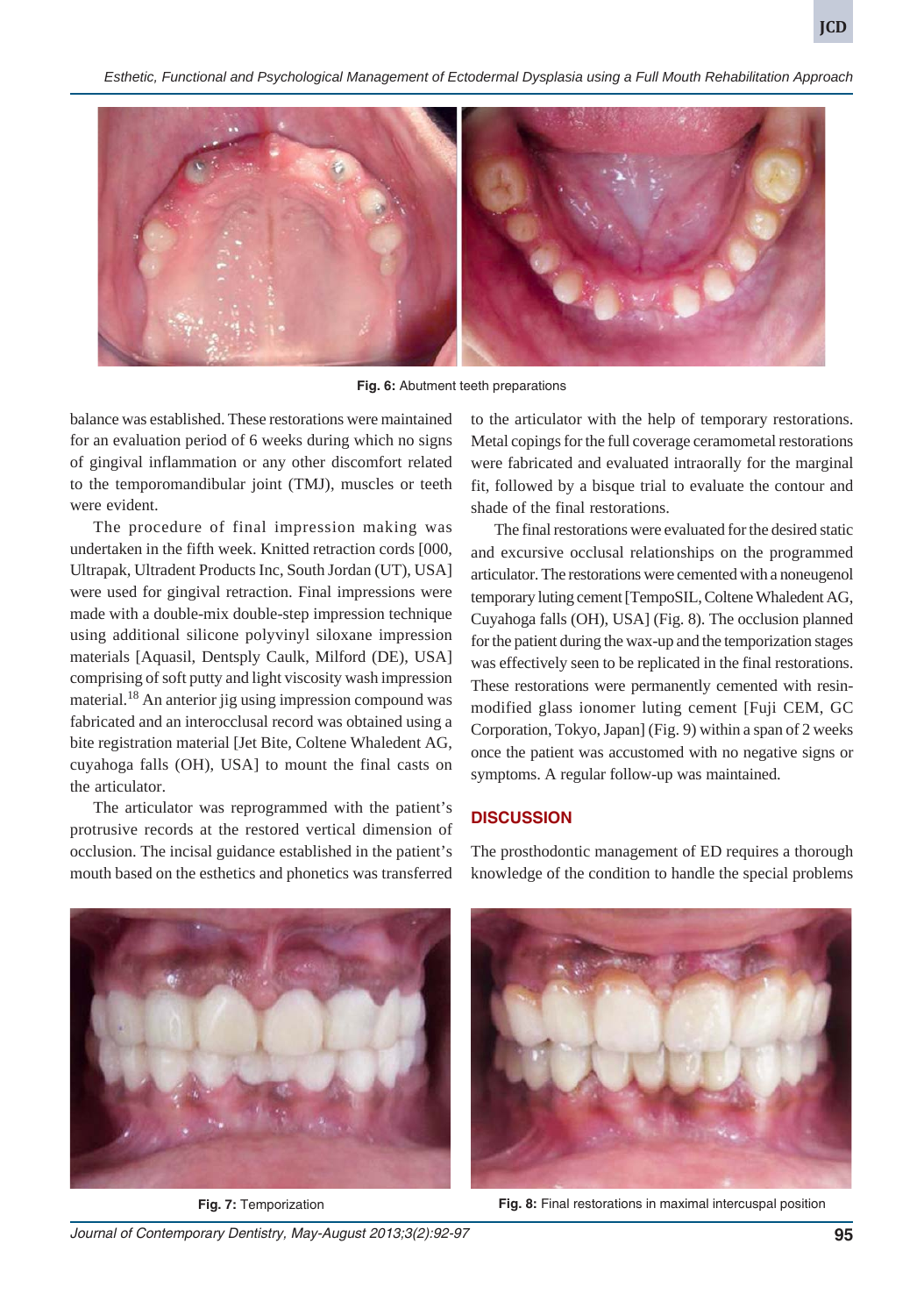

**Fig. 9:** Postoperative views

associated with the treatment. A multidisciplinary team approach is often recommended for optimal dental management of the condition.

The management of the patient with ED, using fixed prosthodontics proved to be a highly acceptable option as long as the patient satisfaction was concerned with a strong demand for fixed restorations and a desire to retain as much of her natural dentition as possible. The treatment modalities involving intense surgical reconstructions and implant supported fixed prosthodontics at such an early age, though ideal were considered invasive and unacceptable to the patient.<sup>5</sup> Another treatment option which would have been more conservative and ideal would be a tooth supported overdenture prostheses for the maxillary arch but was not acceptable to the patient. The one piece long span prosthesis planned for the maxillary arch would be contraindicated if the patient's skeletal growth was incomplete.

The concept of a shortened dental arch wherein the maxillary arch was restricted to the second premolars posteriorly helped minimize undue stresses from being transferred to the abutment teeth.

Group function occlusal scheme provided for a more stable and self-maintaining scheme of occlusion and helped to distribute the force over greater number of teeth on the mediotrusive side.

The rehabilitation procedure followed in this case seemed convenient to plan, execute and helped to obtain the desired outcome without any difficulties. The incisal guidance, the cuspal inclines of posterior teeth, the plane of occlusion, unilateral balance and the esthetic plane obtained during the wax-up stage were all effectively replicated at the temporary stage. Minor discrepancies, during the temporary stage, if any, were adjusted intraorally and indices of the same were used as a guide to contour the final restorations.

## **CONCLUSION**

Congenital and developmental disorders often pose a challenge to the rehabilitation of patients with not only severe dental destruction but also significant psychological trauma. This type of patient care forms a different genre of therapy requiring special attention and meticulous care by the rehabilitating prosthodontist. Treatment, in such cases, is of utmost importance, not only from a functional standpoint but also from a psychosocial health status point. Dental therapy as a phase in the treatment of ED is essential. The method of treatment of a patient with ED has been reported. As a result of dental therapy, the patient has seemed to improve esthetically, functionally, psychologically and physiologically. A well co-ordinated interdisciplinary approach can thus provide the desired dentofacial benefits and profound psychosocial recuperation to the patient.

#### **REFERENCES**

- 1. Shafer WG, Hine MK, Levy BM. Diseases of the skin. Textbook of oral pathology. 4th ed. Philadelphia: WB Saunders; 1983. 2-86 p.
- 2. Hickey AJ, Vergo TJ Jr. Prosthetic treatments for patients with ectodermal dysplasia. J Prosthet Dent 2001 Oct;86(4): 364-368.
- 3. Bolender CL, Law DB, Austin LB. Prosthodontic treatment of ectodermal dysplasia. J Prosthet Dent 1964;14:317-325.
- 4. Buyse ML. Birth defects encyclopedia. Cambridge: Blackwell Scientific Publications; 1990. 596-605 p.
- 5. Guckes AD, Scurria MS, King TS, McCarthy GR, Brahim JS. Prospective clinical trials of dental implants in persons with ectodermal dysplasia. J Prosthet Dent 2002 Jul;88(1):21-25.
- 6. O'Dwyer MR, Renner RP, Fergusen FS. Overdenture treatmentone aspect of the team approach for the EEC syndrome patient. J Pedod 1984 Winter;8(2):192-205.
- 7. Tarjan I, Gabris K, Rozsa N. Early prosthetic treatment of patients with ectodermal dysplasia: a clinical report. J Prosthet Dent 2005 May;93(5):419-424.